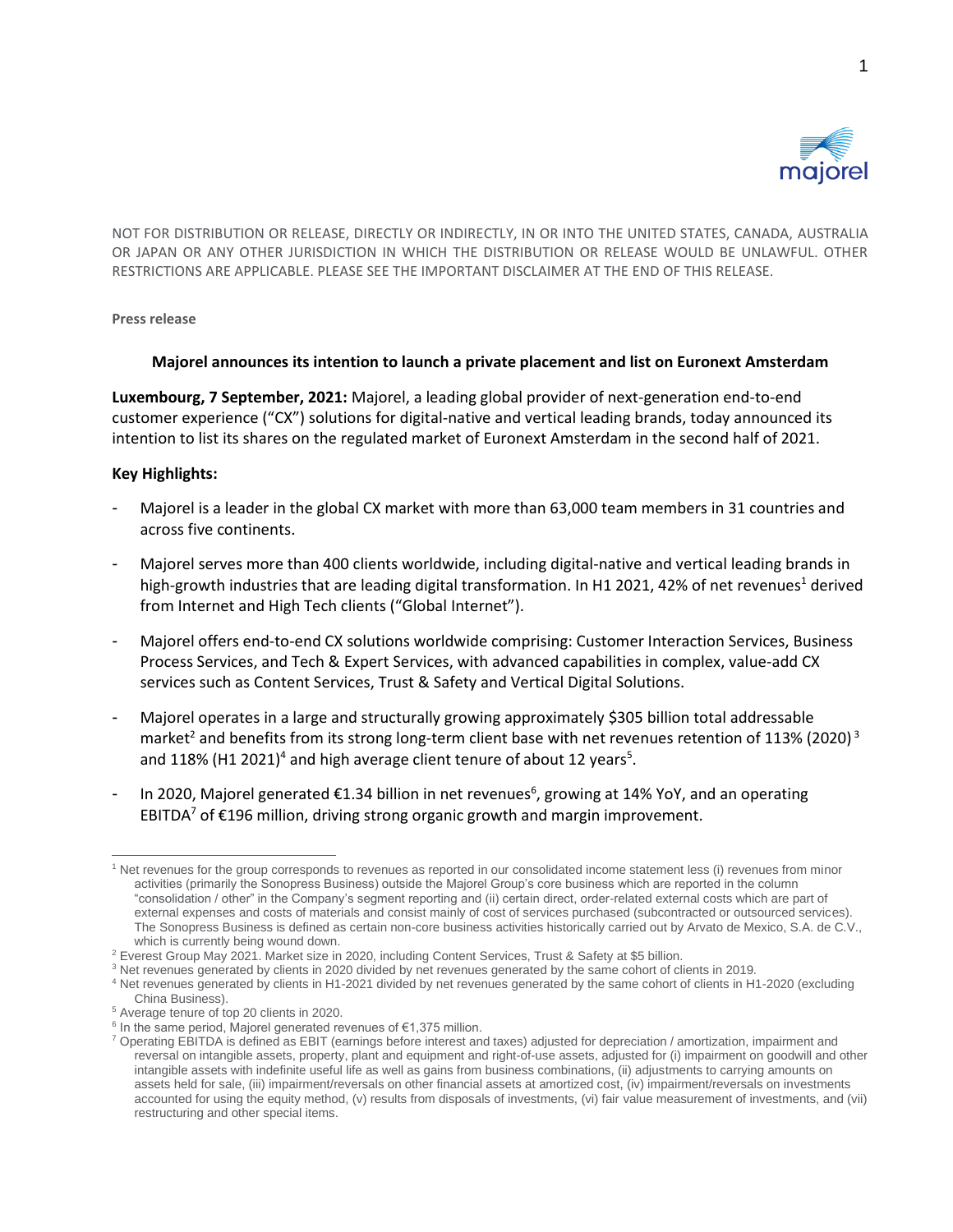- In H1 2021, Majorel's accelerating growth momentum has increased to 35% (18% like-for-like organic growth<sup>8</sup>), growing to €842 million in net revenues. Operating EBITDA reached €154 million for the same period.
- Majorel has a large and growing pipeline of potential M&A targets to drive its plans for further geographic expansion, and ongoing development of its global service delivery capabilities, domain expertise and digital capabilities.
- Majorel is currently a 50-50 venture between Bertelsmann (an international media, services and education company, with its headquarters in Germany) and the Saham Group (an international real estate, education, agriculture and services company, with its headquarters in Morocco) who will remain major shareholders, with Bertelsmann envisaged to continue consolidation post-IPO.
- Shares held by Bertelsmann and the Saham Group will be offered to institutional investors in a private placement. An appropriate level of free float will ensure attractive trading liquidity.
- BNP Paribas, Citigroup and J.P. Morgan are acting as Joint Global Coordinators and Joint Bookrunners, with Bank of America, Goldman Sachs and UBS Investment Bank also acting as Joint Bookrunners.

**Thomas Mackenbrock, CEO of Majorel Group** said**:** *"*Our key focus has always been on developing deep, long-term partnerships with our clients in delivering next-generation end-to-end CX solutions. Every day we are driven by the unique entrepreneurial spirit and excellence of our team members worldwide. This has allowed us to continuously grow Majorel. Pursuing a listing is the next logical step in Majorel's development and will further enhance our position as a leading player in the global CX industry."

**Otmane Serraj, Chief Financial & Shared Services Officer of Majorel Group** said: *"*We are particularly pleased with our strong operational and financial performance which testifies to the strength and expertise of our teams across the world, especially in the context of the COVID-19 pandemic. In 2020, net revenues grew by 14% year-on-year and we have accelerated this trajectory in the first half of 2021, with net revenues up by 35% (18% on a like-for-like basis)."

Majorel Group Luxembourg S.A. ("Majorel", the "Company" and, together with its consolidated subsidiaries, "Majorel Group") is preparing for a listing of its shares on the regulated market operated by Euronext Amsterdam N.V.. The Company plans to complete a private placement to institutional investors in the second half of 2021, subject to general market conditions. The private placement is intended to comprise existing shares from the holdings of the Company's existing shareholders (the "Selling Shareholders") as well as existing shares in connection with possible over-allotments, covered by a greenshoe option provided by the Selling Shareholders, which will be offered to certain institutional investors in various jurisdictions (the "Private Placement").

Majorel was established in January 2019 through the successful combination of Bertelsmann's CX business in Europe, the Americas and Asia (Arvato CRM Solutions), the Saham Group's CX business in Egypt, Saudi Arabia and Qatar, ECCO Outsourcing and Pioneers Outsourcing, and the long-standing Bertelsmann / Saham venture, Phone Group.

<sup>&</sup>lt;sup>8</sup> Excluding the China business and the COVID-19 business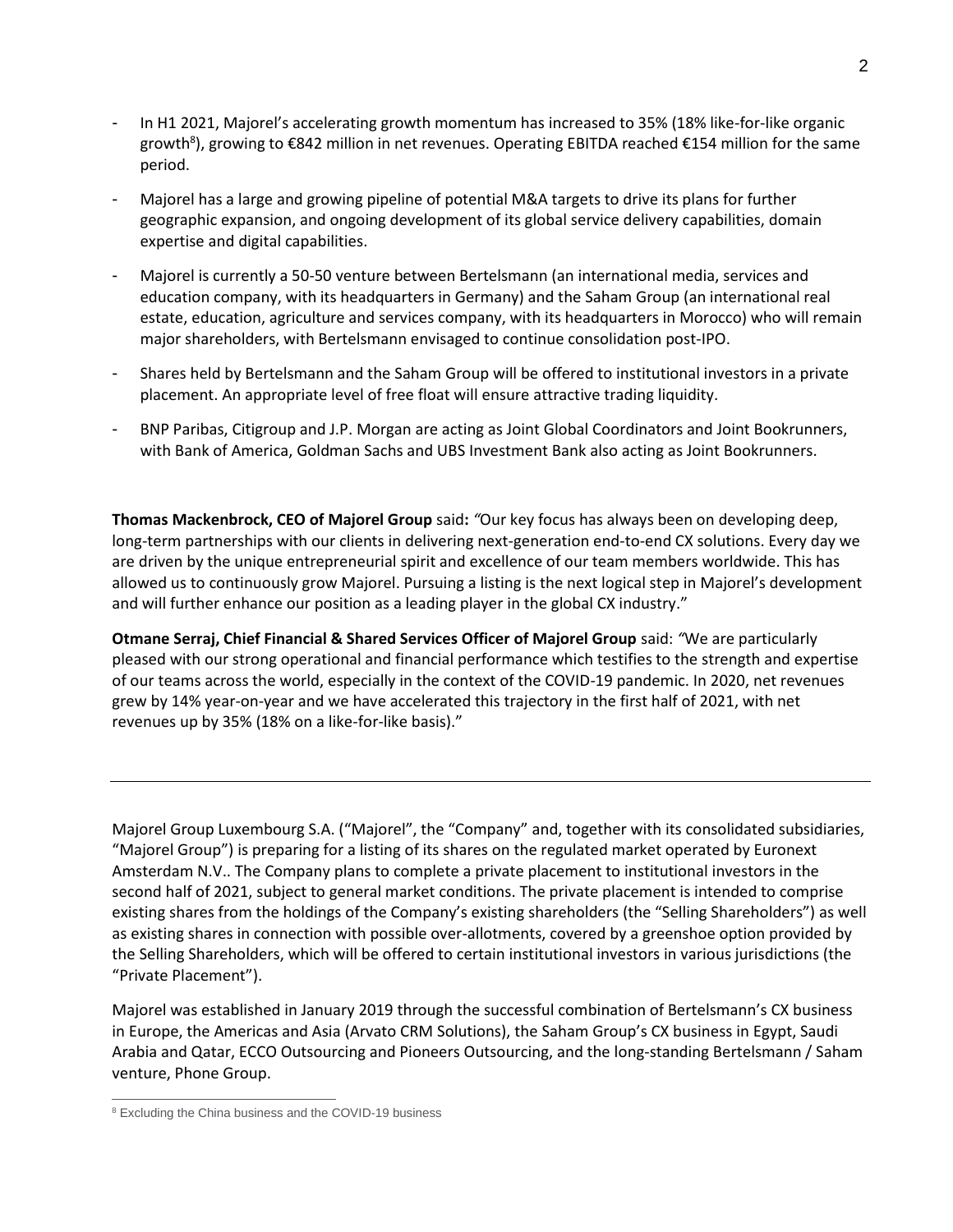## **Key differentiators:**

## **1. Majorel offers next-generation end-to-end CX solutions to meet evolving client demand**

The Company delivers its end-to-end CX operations to more than 400 clients worldwide. The average duration of Majorel's client relationships is about 12 years<sup>9</sup> and net revenues retention was 118% in H1 2021.

- **Customer Interaction Services:** Majorel provides industry-leading customer interaction solutions, based on human expertise augmented through data and advanced technology. The Company offers full-service omnichannel solutions covering the entire customer lifecycle, including: customer service, sales and marketing, tech support, customer acquisition, and loyalty and retention services.
- **Business Process Services:** Majorel's business process services focus on providing next-generation solutions for clients in different growth verticals. For Global Internet, this includes comprehensive Content Services, Trust & Safety. For clients in the other verticals, Majorel has implemented industry-specific services, for example, claims management for insurance, e-mobility services for Automotive and specialized back-office services for its Utility and Banking clients.
- **Tech and Expert Services:** Majorel provides a variety of digital consumer engagement services, which include direct-to-consumer (D2C) digital marketing campaigns to enable its clients to engage with their customers across multiple touchpoints. With its dedicated digital CX consulting practice, Majorel helps clients in their digital transformation by providing, among others, CX strategy development. In addition, the Company has developed a portfolio of services specifically designed for start-ups (MajUp™) as well as proprietary vertical digital solutions - for example, a marketleading digital banking platform (Majorel Digital Banking™) for the BFSI (Banking, Financial Services and Insurance) sector.

# **2. Majorel focuses on digital native and vertical leading brands in a large and structurally growing approximately \$305 billion total addressable market**

Majorel operates in a total addressable market (TAM) for CX solutions, comprising outsourced and insourced CX, of approximately \$305 billion in 2020. The global outsourced CX market had a market size of \$89 to \$91 billion in 2020 and is expected to grow at a CAGR of 4% to 5% from 2020 until 2022<sup>10</sup>. With a current outsourcing share of approximately 30%<sup>11</sup>, the CX market is still largely underpenetrated, leaving \$210 billion of the TAM still serviced by in-house CX teams.

Majorel has more than 400 clients worldwide with a particular focus on industries that have experienced high growth in recent years and are leading digital transformation, e.g. Global Internet, BFSI and Automotive.

## **3. A CX leader with a truly global delivery platform spanning from East to West**

To provide seamless client support globally, Majorel's highly agile delivery model, with more than 63,000 team members worldwide, includes onshore and offshore locations, 16 multilingual hubs and remote working from a digital workplace (Majorel Anywhere™). Its global platform spans more than 120 locations in 31 countries across Europe, the Middle East, the Americas, Africa and Asia. Ensuring global operational excellence and consistency is a key focus for Majorel.

<sup>&</sup>lt;sup>9</sup> Average tenure of top 20 clients in 2020.

<sup>10</sup> Everest Group, May 2021

<sup>11</sup> Everest Group, May 2021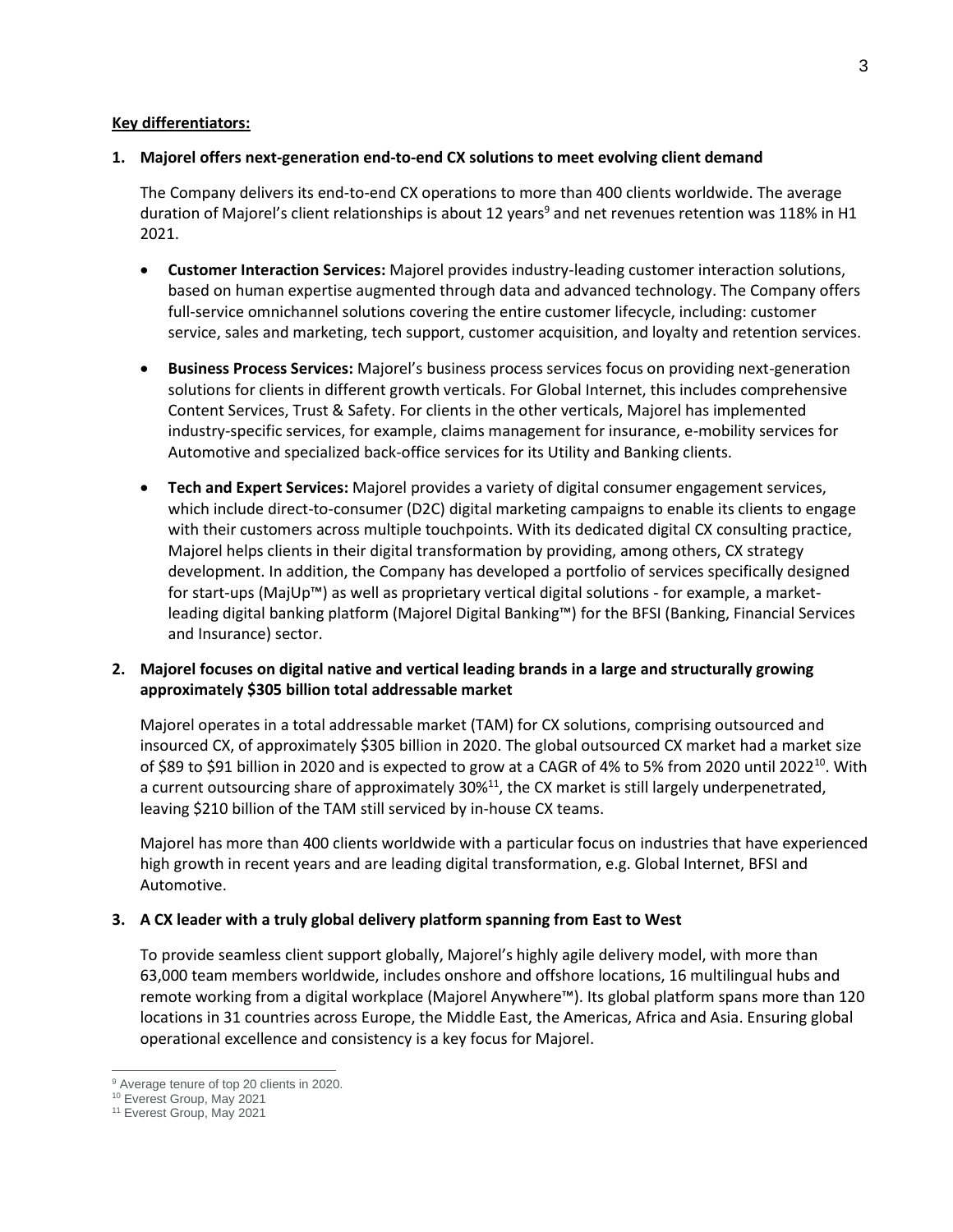As one of the very few players with operations of scale in China, Majorel is well-positioned to benefit from China's advanced digital ecosystem.

# **4. Comprehensive and innovative CX solutions enabled with best-in-class technology**

Majorel has built a next-generation global delivery model enabled by advanced technologies to deliver agile, secure, reliable and innovative services to its clients by leveraging a cloud-first approach.

The Company partners with best-in-class solution providers, complemented by its own proprietary technology solutions, to deliver a turnkey CX environment including CXaaS (CX as a Service), Advanced Analytics, Robotic Process Automation/Automation, Automated Interactions/Bots and specialized tools, for example, Majorel Lingua™ (an omni-language solution).

To constantly improve services and to offer clients state-of-the-art solutions, Majorel has established multiple innovation hubs in Europe and Asia, which serve to augment team members' capabilities or develop complementary proprietary digital solutions – for example, the digital consumer engagement solutions that are a core element of Majorel's Tech & Expert Services offering.

# **5. Multiple organic growth vectors, supplemented with M&A, accelerating future expansion**

Majorel intends to continue to increase its global footprint by expanding its operations to more than 40 countries, including increasing its onshore presence in East Asia.

With the top ten CX outsourcing providers capturing approximately 27% of the market in 2020<sup>12</sup>, the CX landscape is highly fragmented, providing various growth opportunities through strategic acquisitions. Majorel has a large and growing pipeline of potential acquisition targets, to drive the development of its capabilities, in particular to further widen the scale and scope of its Tech & Expert Services; to gain additional domain expertise for the Company's Business Process Services; and to further expand geographically.

Moreover, the Company is ideally positioned to take advantage of both synergetic and strategic opportunities that may arise.

# **6. Entrepreneurial and agile corporate culture led by best-in-class management team**

Majorel is led by a highly experienced leadership team with a proven track record of leading innovation, integrating, optimizing and scaling businesses, expanding distribution and managing global operations. This team successfully combined four CX service providers in 2019, having mastered the challenges of integrating businesses across the globe, managing a diverse mix of cultural heritages and labor markets.

The Company benefits from the diversity of its more than 63,000 highly skilled team members and strongly believes that its strong corporate culture with an entrepreneurial focus, together with its core values, "creativity, excellence and respect", will further drive its growth and success. The Company believes it is this entrepreneurial spirit that underlined Majorel's resilience during the COVID-19 pandemic.

Moreover, Majorel's global focus on Corporate and Social Responsibility, which encompasses Diversity & Inclusion, Environment & Local Communities, Employee Rights & Fair Working Conditions, and

<sup>12</sup> NelsonHall, 2021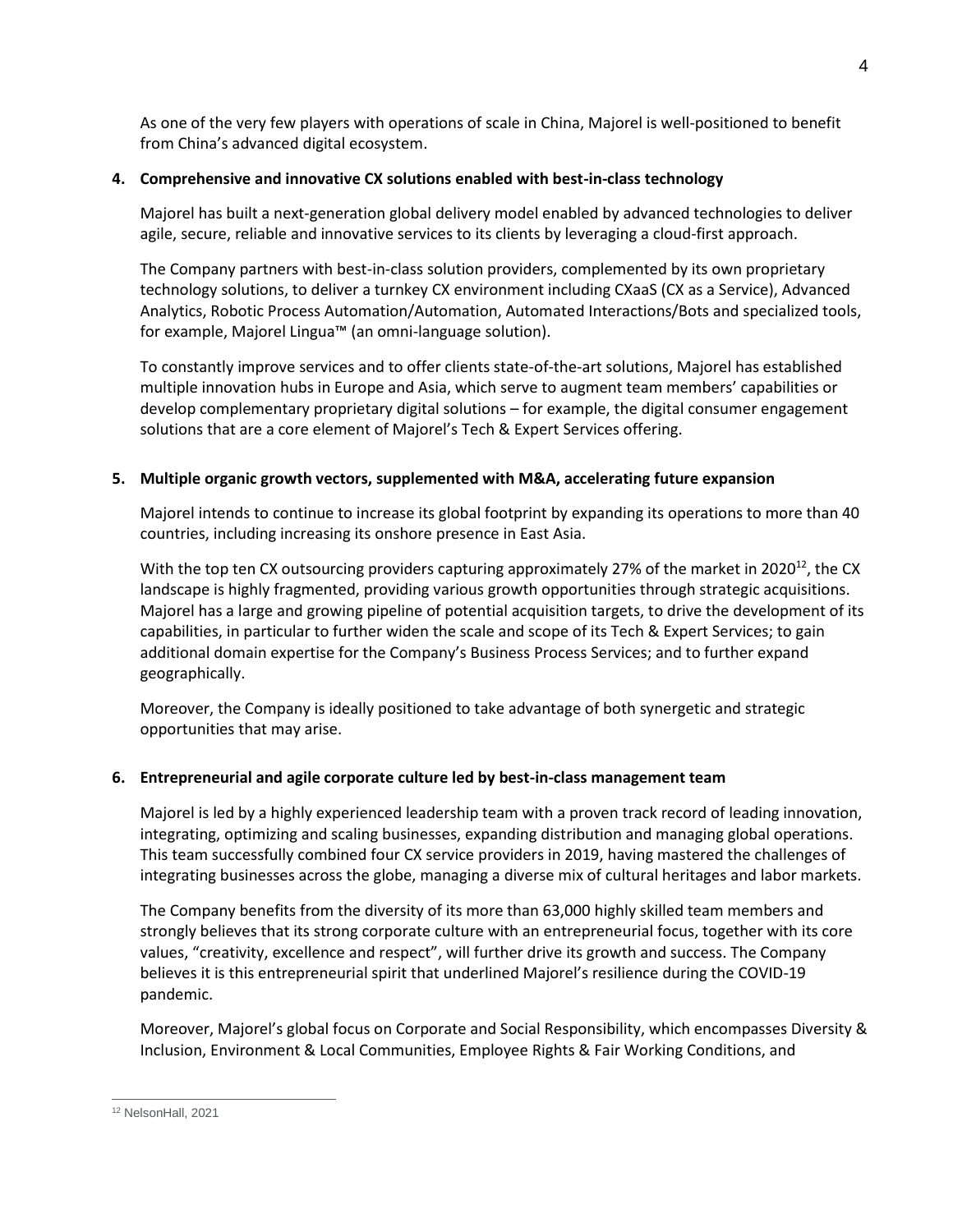Wellbeing & Resiliency, is an important driver in attracting and retaining the best talent and new business.

### **Risk Factors**

Investing in Majorel involves certain risks. A description of these risks, which include risks relating to Majorel as well as risks relating to the Private Placement and its shares, will be included in the prospectus to be published in connection with the listing. Any decision to participate in the Private Placement should be made solely on the basis of the information contained in the Prospectus.

### **About Majorel**

We design, build and deliver next-generation end-to-end CX for many of the world's most respected digitalnative and vertical leading brands. Our comprehensive east-to-west global footprint in 31 countries across five continents, with more than 63,000 people and 60 languages, allows us to deliver flexible solutions that leverage our expertise in cultural nuance, which we believe to be essential for true excellence in CX. We have deep domain expertise in tech-augmented front to-back-office CX. Additionally, we offer Digital Consumer Engagement, CX Consulting, and an innovative suite of Proprietary Digital Solutions for industry verticals. We are a global leader in Content services, Trust & Safety. We believe the 'Majorel difference' to be our culture of entrepreneurship.

### **About Bertelsmann**

Bertelsmann is a media, services and education company that operates in about 50 countries around the world. It includes the broadcaster RTL Group, the trade book publisher Penguin Random House, the magazine publisher Gruner + Jahr, the music company BMG, the service provider Arvato, the Bertelsmann Printing Group, the Bertelsmann Education Group and Bertelsmann Investments, an international network of funds. The company has around 130,000 employees and generated revenues of €17.3 billion in the financial year 2020. Bertelsmann stands for creativity and entrepreneurship. This combination promotes first-class media content and innovative service solutions that inspire customers around the world. Bertelsmann aspires to achieve climate neutrality by 2030. In 2021, Bertelsmann commemorates the 100th birthday of Reinhard Mohn, the Group's late post-war founder and longtime Chairman and CEO.

### **About Saham**

Saham Group is a Moroccan based international investment company that operates in a variety of industries. Driven by a strong entrepreneurial approach, Saham first began in the insurance sector, eventually becoming Africa's industry leader with a presence in 30 countries. After selling its insurance business in 2018, the Group has invested further in strategic targeted partnerships in sectors such as customer experience services/BPO, real estate, education, and agriculture.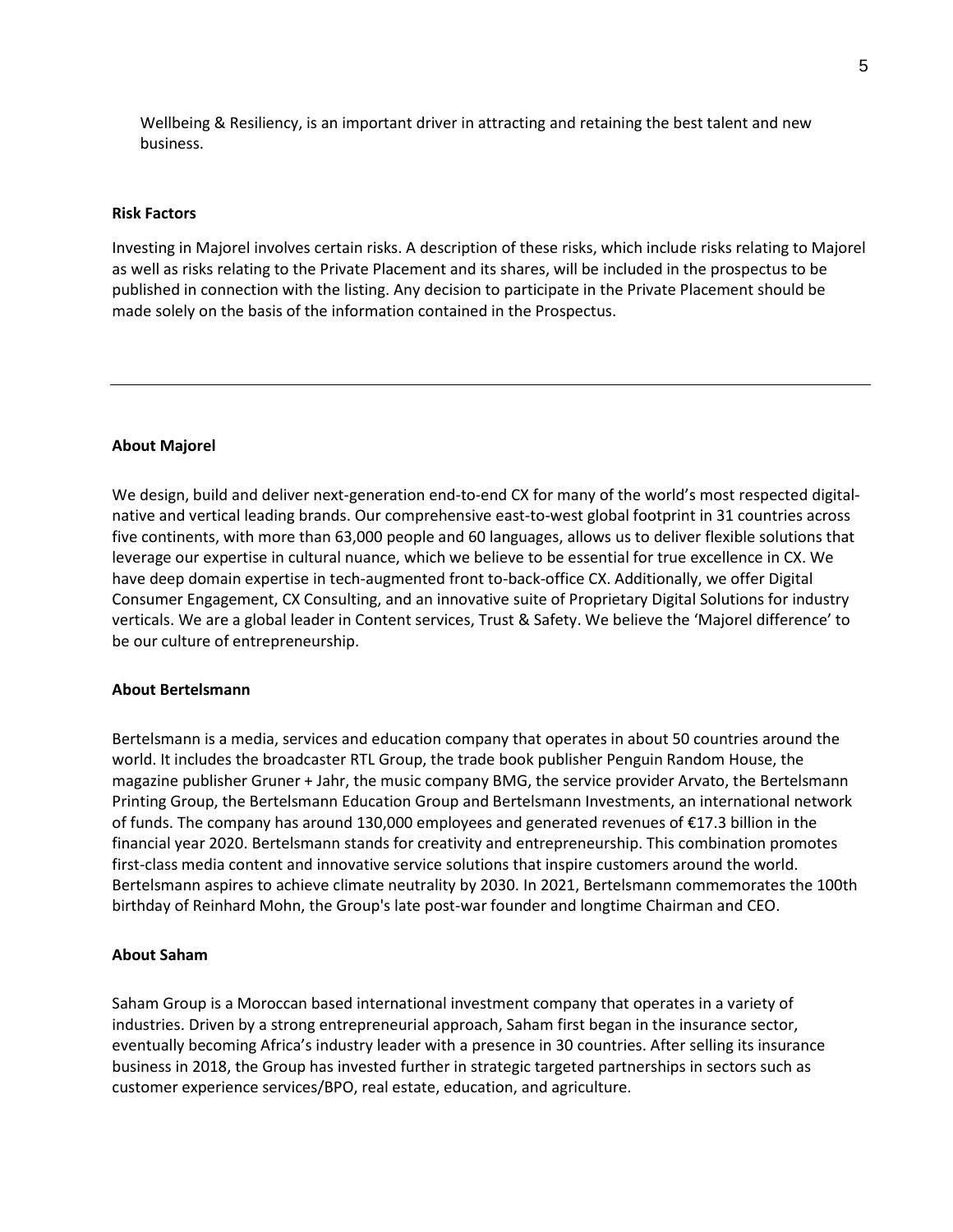#### **Contact**

Investor Relations Insa Calsow *EVP, Investor Relations*  [ir@majorel.com](mailto:insa.calsow@majorel.com)

Media Relations Andrew Slater *SVP, Global Marketing & Communications* [media@majorel.com](mailto:media@majorel.com)

### **DISCLAIMER**

**These materials may not be published, distributed or transmitted in the United States, Canada, Australia or** Japan. These materials do not constitute an offer of securities for sale or a solicitation of an offer to purchase **securities (the "Securities") of Majorel Group Luxembourg S.A. ("Majorel") in the United States, Australia,** Canada, Japan or any other jurisdiction in which such offer or solicitation is unlawful. The Securities of the Company may not be offered or sold in the United States absent registration or an exemption from registration under the U.S. Securities Act of 1933, as amended (the "Securities Act"). There will be no public offering of the securities in the United States. The Securities have not been, and will not be, registered under the Securities Act. The securities referred to herein may not be offered or sold in Australia, Canada or Japan or to, or for the account or benefit of, any national, resident or citizen of Australia, Canada or Japan subject to certain exceptions.

This publication constitutes neither an offer to sell nor a solicitation to buy securities. No public offer will be made. An investment decision regarding securities of Majorel should only be made on the basis of the securities prospectus which will be published promptly upon approval by the Luxembourg *Commission de Surveillance du Secteur Financier* (CSSF) and will be available free of charge on the website of Majorel.

In member states of the European Economic Area and the United Kingdom, any offering mentioned in this publication will only be addressed to and directed at persons who are "qualified investors" within the meaning of Article 2(e) of Regulation (EU) 2017/1129, in the case of the United Kingdom, as it forms part of domestic law by virtue of the European Union (Withdrawal) Act 2018. In addition, in the United Kingdom, this document is only being distributed to and is only directed at persons who (i) are investment professionals falling within Article 19(5) of the Financial Services and Markets Act 2000 (Financial Promotion) Order 2005, as amended (the "Order"), (ii) are persons falling within Article 49(2)(a) to (d) of the Order (high net worth companies, unincorporated associations, etc.), or (iii) are persons to whom an invitation or inducement to engage in investment activity (within the meaning of section 21 of the Financial Services and Markets Act 2000) in connection with the issue or sale of any securities may otherwise lawfully be communicated or caused to be communicated (all such persons together being referred to as "Relevant Persons"). This document is directed only at Relevant Persons and must not be acted on or relied on by persons who are not Relevant Persons. Any investment or investment activity to which this document relates is available only to Relevant Persons and will be engaged in only with Relevant Persons.

Certain statements contained in this release may constitute "forward-looking statements" that involve a number of risks and uncertainties. Forward-looking statements are generally identifiable by the use of the words "may", "will", "should", "plan", "expect", "anticipate", "estimate", "believe", "intend", "project", "goal" or "target" or the negative of these words or other variations on these words or comparable terminology. Forward-looking statements are based on assumptions, forecasts, estimates, projections, opinions or plans that are inherently subject to significant risks, as well as uncertainties and contingencies that are subject to change. No representation